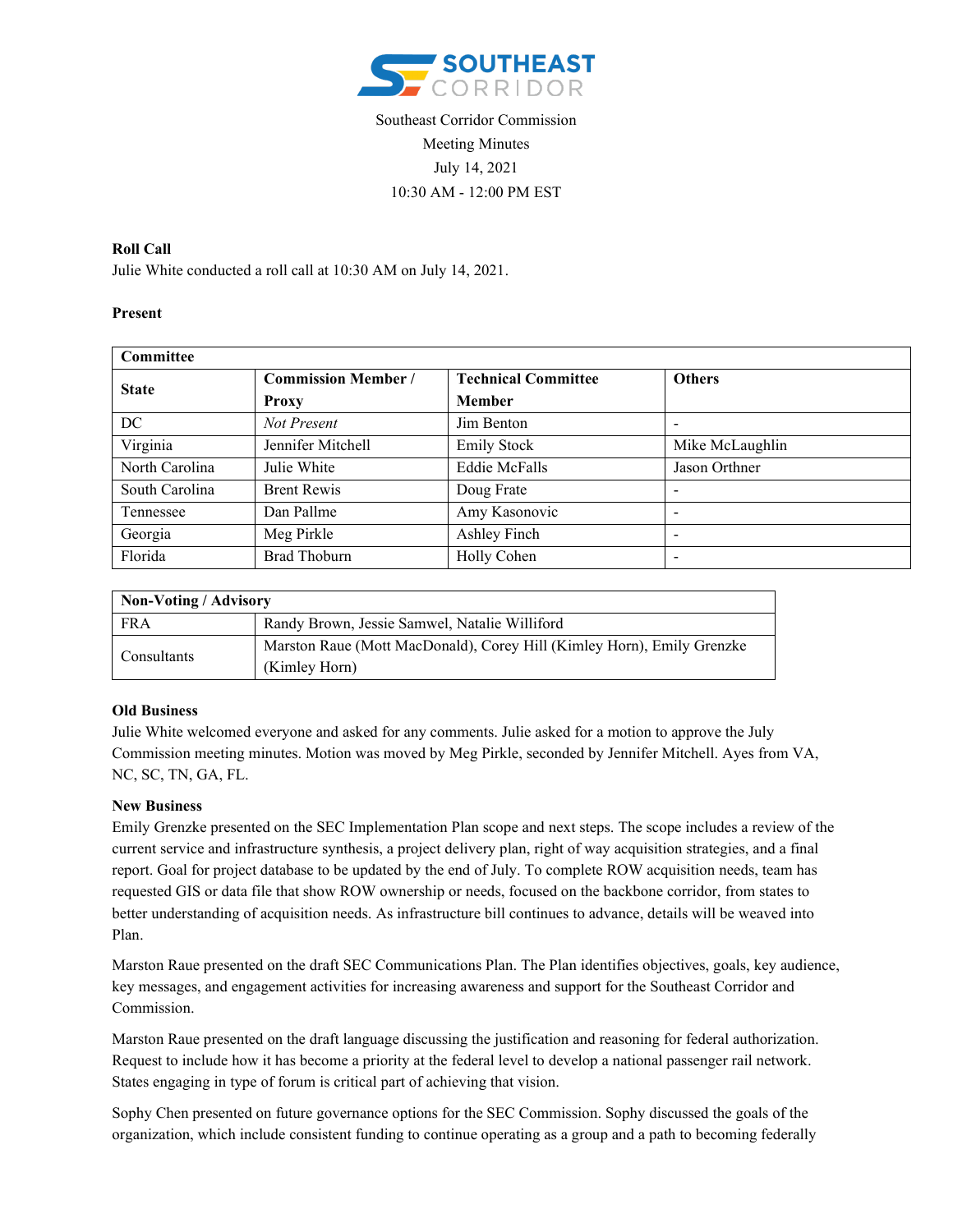authorized. Sophy discussed potential funding options that the SEC Commission would and would not qualify for based its federal authorization status. Sophy discussed potential options to formally organize. Conversations will continue in the future based on pending infrastructure bill.

Eddie McFalls presented on the draft state match funding formula to pursue future federal grant opportunities.

## **State Updates**

Due to time constraints, state updates were done via email.

- **Washington, DC:** N/A
- **Virginia**:
	- o Transforming Rail in Virginia Initiative Corridor-wide agreements are currently being developed in order to advance capital projects in the Washington, D.C. corridor. S-line survey work is currently going through procurement.
	- o The Virginia Passenger Rail Authority (VPRA) continues negotiations with NS on the Virginia Western Rail Initiative for an additional frequency and new service to the New River Valley.
	- o Michael McLaughlin, former Virginia Department of Rail and Transportation (DRPT) Rail Chief was named Operating Officer of VPRA. VPRA will continue to hire additional positions through jobs.virginia.gov.
	- o DRPT is currently developing the 2022 Virginia Statewide Rail Plan. DRPT will reach out to border states for input in the coming weeks. In addition to FRA requirements and documenting VPRA/DRPT roles, the plan will assess the potential for a cross-Virginia passenger rail corridor, known as the Commonwealth Rail Corridor.
- **North Carolina**:
	- o Kicked off a project through an FTA grant that focuses on the potential for TOD along the S-Line corridor
	- o Continuing to work on acquiring the S-Line through a CRISI grant awarded in 2019
	- o Identifying incremental projects along the Raleigh to Richmond corridor through the ISDP
	- o Coordinating and working toward obligation of the SOGR grants to acquire new equipment
	- o Working with CSX as they continue to construct the CCX Intermodal Facility
	- o Working to finalize our State Rail Plan
- **South Carolina**: N/A
- **Tennessee**: N/A
- **Georgia**:
	- o GDOT received the approval letter from FRA for the State Rail Plan, so the version on the website is now considered to be final. We are in the process of uploading the new Executive Summary video, so be sure to check it out
	- o The most exciting news is that the FEIS/ROD for Atlanta to Charlotte is now signed and was posted in the Federal Register. The FEIS/ROD is up on our website, and there has been some media coverage. We are very excited to reach this milestone and grateful to North Carolina and South Carolina for all of their help to get us to this point.
- **Florida**:
	- o Wrapping up work on Statewide Passenger Rail Work Group
		- Will provide Passenger Rail Strategy that addresses
			- Lessons learn and future vision
			- FDOT role and organizational framework needed to support
			- Potential project opportunities
			- Partnership (e.g., SEC Commission) and Funding Opportunities
	- o Beginning update of state rail plan